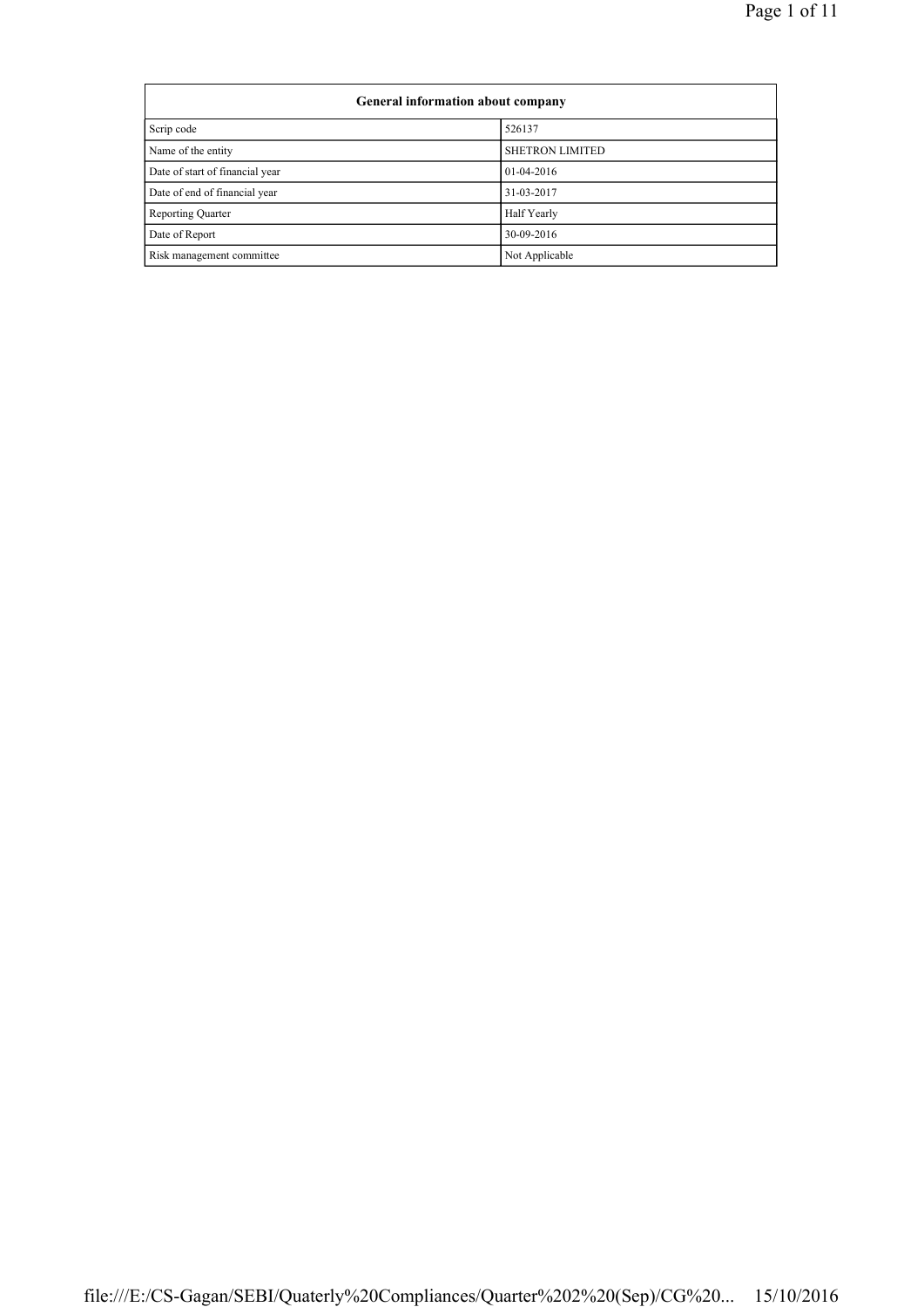|                         | <b>Annexure I</b>                                                    |                                                 |                                                                                      |            |                                                |                            |                               |                                                  |                      |                                            |                                                                                                                                                    |                                                                                                                                                                                      |                                                                                                                                                                                                               |                               |
|-------------------------|----------------------------------------------------------------------|-------------------------------------------------|--------------------------------------------------------------------------------------|------------|------------------------------------------------|----------------------------|-------------------------------|--------------------------------------------------|----------------------|--------------------------------------------|----------------------------------------------------------------------------------------------------------------------------------------------------|--------------------------------------------------------------------------------------------------------------------------------------------------------------------------------------|---------------------------------------------------------------------------------------------------------------------------------------------------------------------------------------------------------------|-------------------------------|
|                         | Annexure I to be submitted by listed entity on quarterly basis       |                                                 |                                                                                      |            |                                                |                            |                               |                                                  |                      |                                            |                                                                                                                                                    |                                                                                                                                                                                      |                                                                                                                                                                                                               |                               |
|                         |                                                                      |                                                 |                                                                                      |            |                                                |                            |                               | I. Composition of Board of Directors             |                      |                                            |                                                                                                                                                    |                                                                                                                                                                                      |                                                                                                                                                                                                               |                               |
|                         | Disclosure of notes on composition of board of directors explanatory |                                                 |                                                                                      |            |                                                |                            |                               |                                                  |                      |                                            |                                                                                                                                                    |                                                                                                                                                                                      |                                                                                                                                                                                                               |                               |
|                         |                                                                      |                                                 | Is there any change in information of board of directors compare to previous quarter |            |                                                |                            |                               |                                                  |                      |                                            |                                                                                                                                                    | Yes                                                                                                                                                                                  |                                                                                                                                                                                                               |                               |
| <b>Sr</b>               | Title<br>(Mr.<br>Ms)                                                 | Name of the Director                            | PAN                                                                                  | <b>DIN</b> | Category 1<br>of directors                     | Category 2<br>of directors | Category<br>3 of<br>directors | Date of<br>appointment<br>in the<br>current term | Date of<br>cessation | Tenure<br>of<br>director<br>(in<br>months) | No of<br>Directorship<br>in listed<br>entities<br>including<br>this listed<br>entity (Refer<br>Regulation<br>$25(1)$ of<br>Listing<br>Regulations) | Number<br>$\sigma$ f<br>memberships<br>in Audit/<br>Stakeholder<br>Committee<br>(s) including<br>this listed<br>entity (Refer<br>Regulation<br>$26(1)$ of<br>Listing<br>Regulations) | No of<br>post of<br>Chairperson<br>in Audit/<br>Stakeholder<br>Committee<br>held in<br>listed<br>entities<br>including<br>this listed<br>entity (Refer<br>Regulation<br>$26(1)$ of<br>Listing<br>Regulations) | <b>Notes</b>                  |
| 1                       | Mr                                                                   | <b>DIVAKAR SANKU</b><br><b>SHETTY</b>           | AAJPS9636B                                                                           | 00432755   | Executive<br>Director                          | Chairperson                |                               | 18-07-2016                                       |                      |                                            | 2                                                                                                                                                  | 2                                                                                                                                                                                    |                                                                                                                                                                                                               | Textual<br>Information<br>(1) |
| $\overline{c}$          | Mr                                                                   | <b>KARTIK</b><br><b>MANOHAR</b><br><b>NAYAK</b> | ABEPN0021D                                                                           | 00477686   | Executive<br>Director                          | Not<br>Applicable          | <b>MD</b>                     | 18-07-2016                                       |                      |                                            |                                                                                                                                                    |                                                                                                                                                                                      | $\mathbf{0}$                                                                                                                                                                                                  | Textual<br>Information<br>(2) |
| $\overline{\mathbf{3}}$ | Mr                                                                   | PRAVEEN VITTAL<br>MALLY                         | AANPM3902G                                                                           | 00798354   | Executive<br>Director                          | Not<br>Applicable          | MD                            | 18-07-2016                                       |                      |                                            |                                                                                                                                                    |                                                                                                                                                                                      | $\mathbf{0}$                                                                                                                                                                                                  | Textual<br>Information<br>(3) |
| 4                       | Mr                                                                   | <b>BABUGOWDA</b><br>SANGANAGOWDA<br>PATIL       | AAMPP4745P                                                                           | 00061959   | Non-<br>Executive -<br>Independent<br>Director | Not<br>Applicable          |                               | 29-09-2014                                       |                      | 24                                         | 3                                                                                                                                                  | 2                                                                                                                                                                                    |                                                                                                                                                                                                               |                               |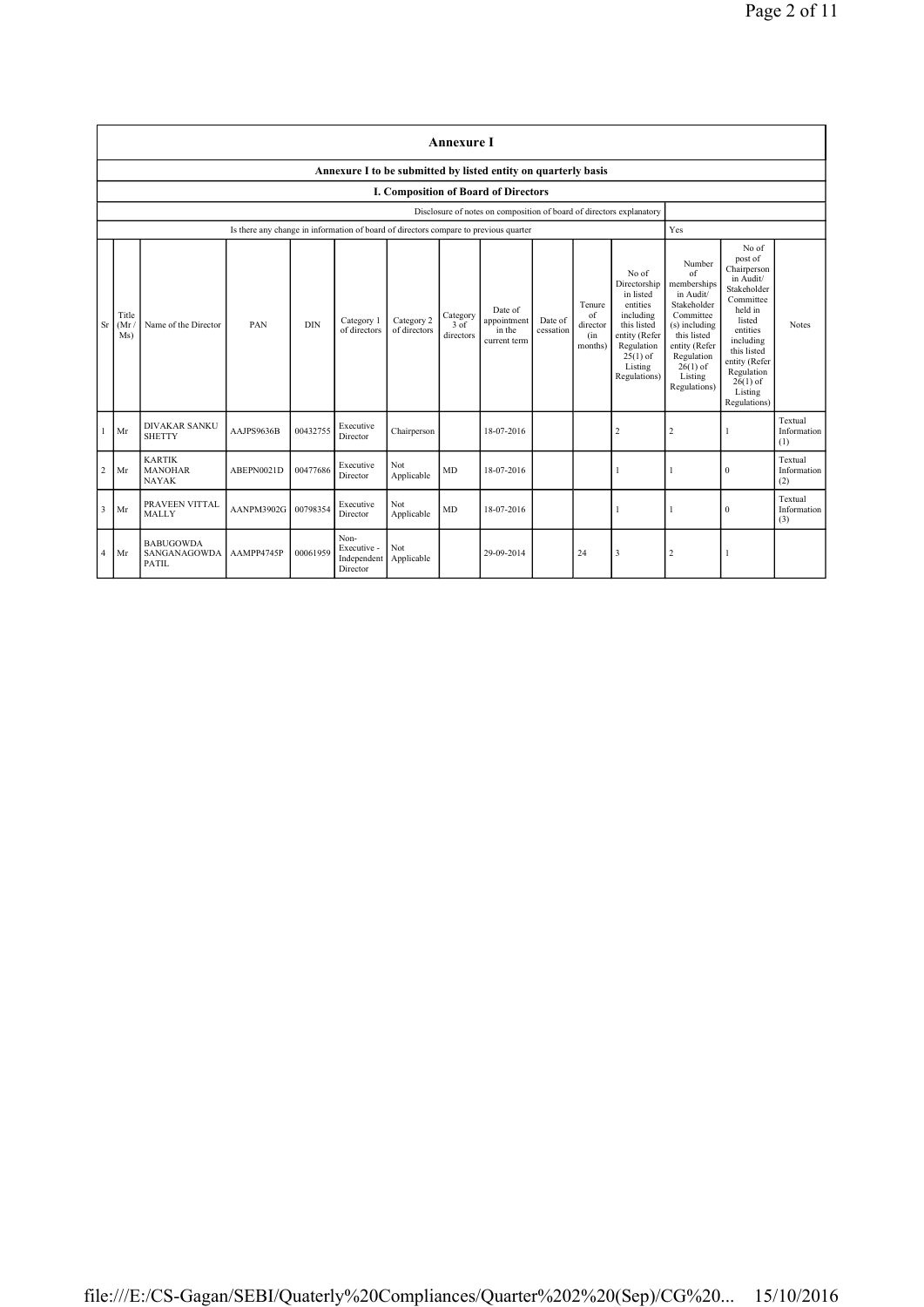|           | <b>Annexure I</b>                                              |                                                   |            |            |                                                       |                                           |                               |                                                  |                      |                                            |                                                                                                                                                    |                                                                                                                                                                              |                                                                                                                                                                                                               |                               |
|-----------|----------------------------------------------------------------|---------------------------------------------------|------------|------------|-------------------------------------------------------|-------------------------------------------|-------------------------------|--------------------------------------------------|----------------------|--------------------------------------------|----------------------------------------------------------------------------------------------------------------------------------------------------|------------------------------------------------------------------------------------------------------------------------------------------------------------------------------|---------------------------------------------------------------------------------------------------------------------------------------------------------------------------------------------------------------|-------------------------------|
|           | Annexure I to be submitted by listed entity on quarterly basis |                                                   |            |            |                                                       |                                           |                               |                                                  |                      |                                            |                                                                                                                                                    |                                                                                                                                                                              |                                                                                                                                                                                                               |                               |
|           |                                                                |                                                   |            |            |                                                       |                                           |                               | I. Composition of Board of Directors             |                      |                                            |                                                                                                                                                    |                                                                                                                                                                              |                                                                                                                                                                                                               |                               |
| <b>Sr</b> | Title<br>(Mr)<br>Ms)                                           | Name of the<br>Director                           | PAN        | <b>DIN</b> | Category 1<br>of directors                            | Category<br>2 <sub>o</sub> f<br>directors | Category<br>3 of<br>directors | Date of<br>appointment<br>in the<br>current term | Date of<br>cessation | Tenure<br>of<br>director<br>(in<br>months) | No of<br>Directorship<br>in listed<br>entities<br>including<br>this listed<br>entity (Refer<br>Regulation<br>$25(1)$ of<br>Listing<br>Regulations) | Number<br>of<br>memberships<br>in Audit/<br>Stakeholder<br>Committee<br>(s) including<br>this listed<br>entity (Refer<br>Regulation<br>$26(1)$ of<br>Listing<br>Regulations) | No of<br>post of<br>Chairperson<br>in Audit/<br>Stakeholder<br>Committee<br>held in<br>listed<br>entities<br>including<br>this listed<br>entity (Refer<br>Regulation<br>$26(1)$ of<br>Listing<br>Regulations) | <b>Notes</b>                  |
| 5         | Mr                                                             | <b>PURSHOTAM</b><br><b>SHASTRI</b>                | AGTPS1841C | 02199254   | Non-<br>Executive -<br>Independent<br>Director        | Not<br>Applicable                         |                               | 18-07-2016                                       |                      | $\overline{2}$                             | $\overline{2}$                                                                                                                                     | $\overline{2}$                                                                                                                                                               | $\mathbf{0}$                                                                                                                                                                                                  | Textual<br>Information<br>(4) |
| 6         | Mr                                                             | <b>MADEGOWDA</b><br><b>MAHADEVIAH</b>             | ABTPM7304B | 02573037   | Non-<br>Executive -<br>Independent<br>Director        | Not<br>Applicable                         |                               | 29-09-2014                                       |                      | 24                                         |                                                                                                                                                    | 1                                                                                                                                                                            | $\mathbf{0}$                                                                                                                                                                                                  |                               |
| 7         | Mr                                                             | <b>MOHAN</b><br><b>NARAYAN</b><br><b>MENON</b>    | ACLPM6838R | 02838483   | Non-<br>Executive -<br>Independent<br>Director        | Not<br>Applicable                         |                               | 18-07-2016                                       |                      | $\overline{2}$                             | 1                                                                                                                                                  | $\mathbf{0}$                                                                                                                                                                 | $\mathbf{0}$                                                                                                                                                                                                  | Textual<br>Information<br>(5) |
| 8         | Mrs                                                            | <b>YASHODA</b><br><b>DIVAKAR</b><br><b>SHETTY</b> | AAQPS4696E | 00798116   | Non-<br>Executive -<br>Non<br>Independent<br>Director | Not<br>Applicable                         |                               | 18-07-2016                                       |                      |                                            |                                                                                                                                                    | $\mathbf{0}$                                                                                                                                                                 | $\theta$                                                                                                                                                                                                      | Textual<br>Information<br>(6) |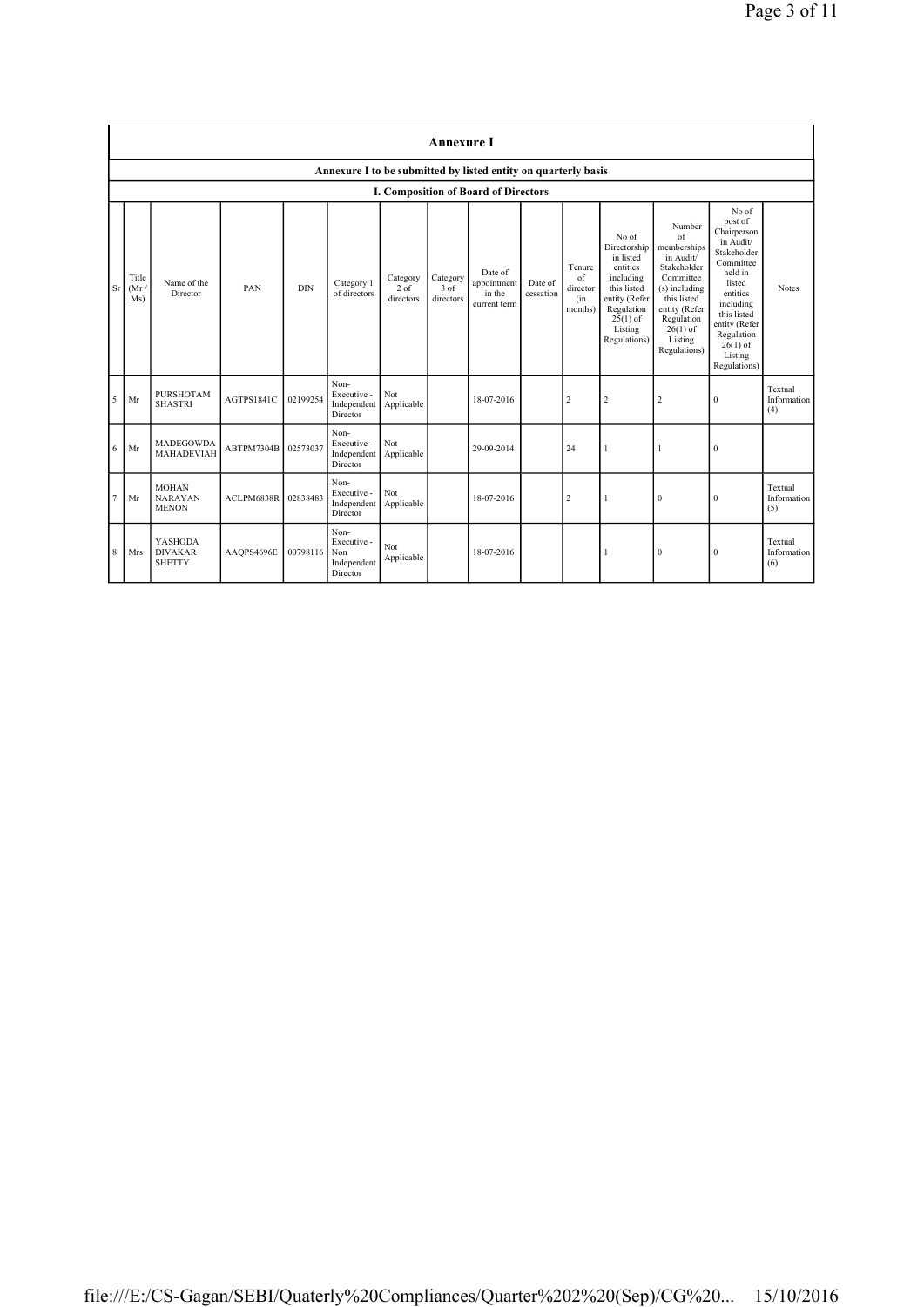| <b>Text Block</b>      |                                                                                                                                                                                                 |  |  |  |  |
|------------------------|-------------------------------------------------------------------------------------------------------------------------------------------------------------------------------------------------|--|--|--|--|
| Textual Information(1) | Mr. Divakar Sanku Shetty has been appointed as a Whole Time Director in the company in its 36th<br>AGM held on 18th July 2016 by taking approval of the members.                                |  |  |  |  |
| Textual Information(2) | Mr. Kartik Nayak has been appointed as a Joint Managing Director in the company in its 36th AGM<br>held on 18th July 2016 by taking approval of the members.                                    |  |  |  |  |
| Textual Information(3) | Mr. Praveen Mally has been appointed as a Joint Managing Director in the company in its 36th AGM<br>held on 18th July 2016 by taking approval of the members.                                   |  |  |  |  |
| Textual Information(4) | Mr. Purshotam Shastri has been re appointed as an Independent Director in the company's 36th AGM<br>held on 18th July 2016 by approval of the members.                                          |  |  |  |  |
| Textual Information(5) | Mr. Mohan Narayan Menon has been appointed as an Independent Director in the company's 36th AGM<br>held on 18th July 2016 by approval of the members.                                           |  |  |  |  |
| Textual Information(6) | Ms. Yashoda Diwakar Shetty who was eligible to retire by rotation, has been re appointed as a Director<br>of the company in its 36th AGM held on 18th July 2016 by the approval of the members. |  |  |  |  |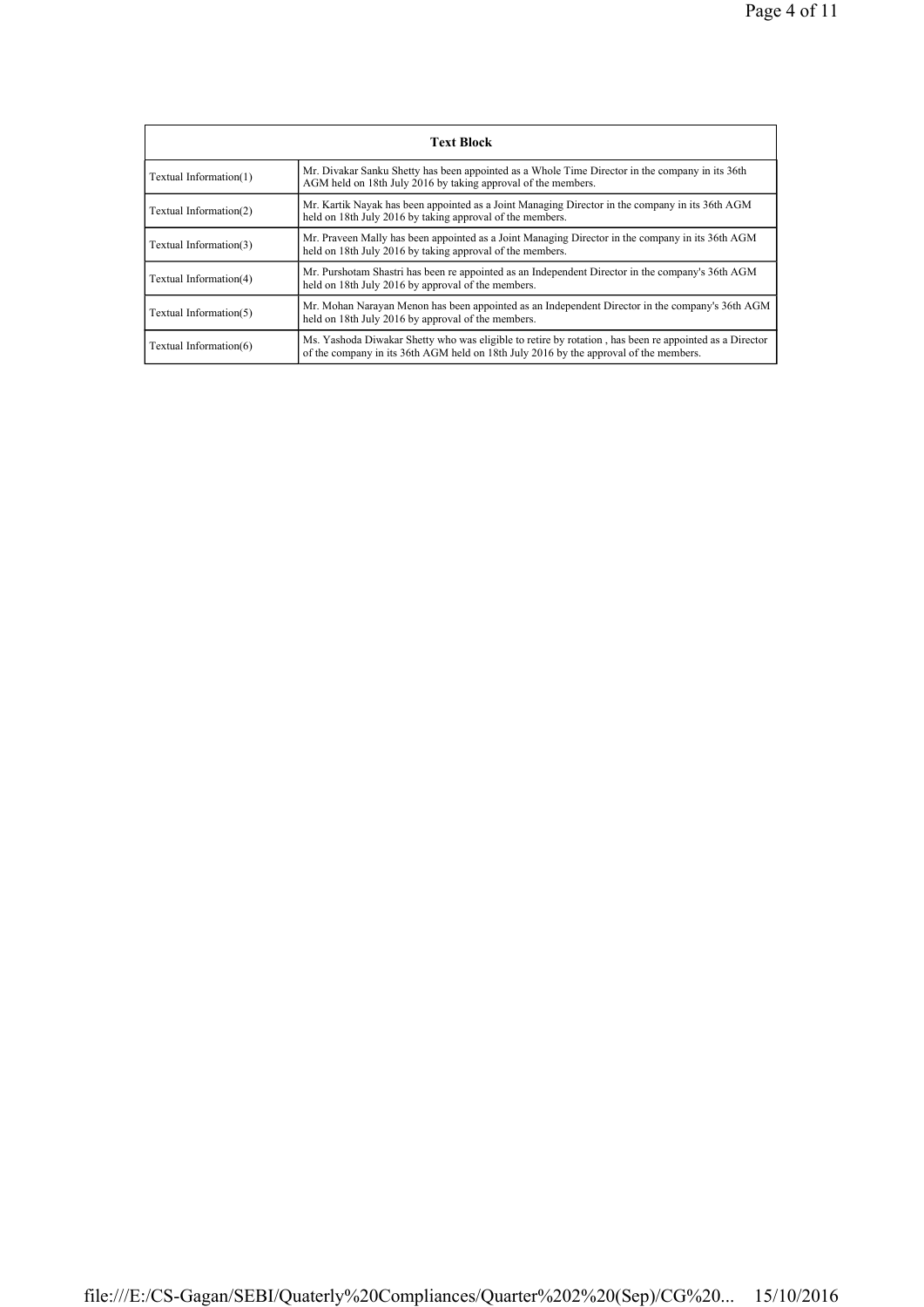|            | <b>Annexure 1</b>                                                |                                                       |                                                                |  |  |  |  |
|------------|------------------------------------------------------------------|-------------------------------------------------------|----------------------------------------------------------------|--|--|--|--|
|            | <b>Annexure 1</b>                                                |                                                       |                                                                |  |  |  |  |
|            | <b>III. Meeting of Board of Directors</b>                        |                                                       |                                                                |  |  |  |  |
|            | Disclosure of notes on meeting of board of directors explanatory |                                                       |                                                                |  |  |  |  |
| <b>Sr</b>  | Date(s) of meeting (if any) in the<br>previous quarter           | Date(s) of meeting (if any) in the<br>current quarter | Maximum gap between any two consecutive (in<br>number of days) |  |  |  |  |
|            | 16-05-2016                                                       |                                                       |                                                                |  |  |  |  |
| $\sqrt{2}$ |                                                                  | 29-07-2016                                            | 73                                                             |  |  |  |  |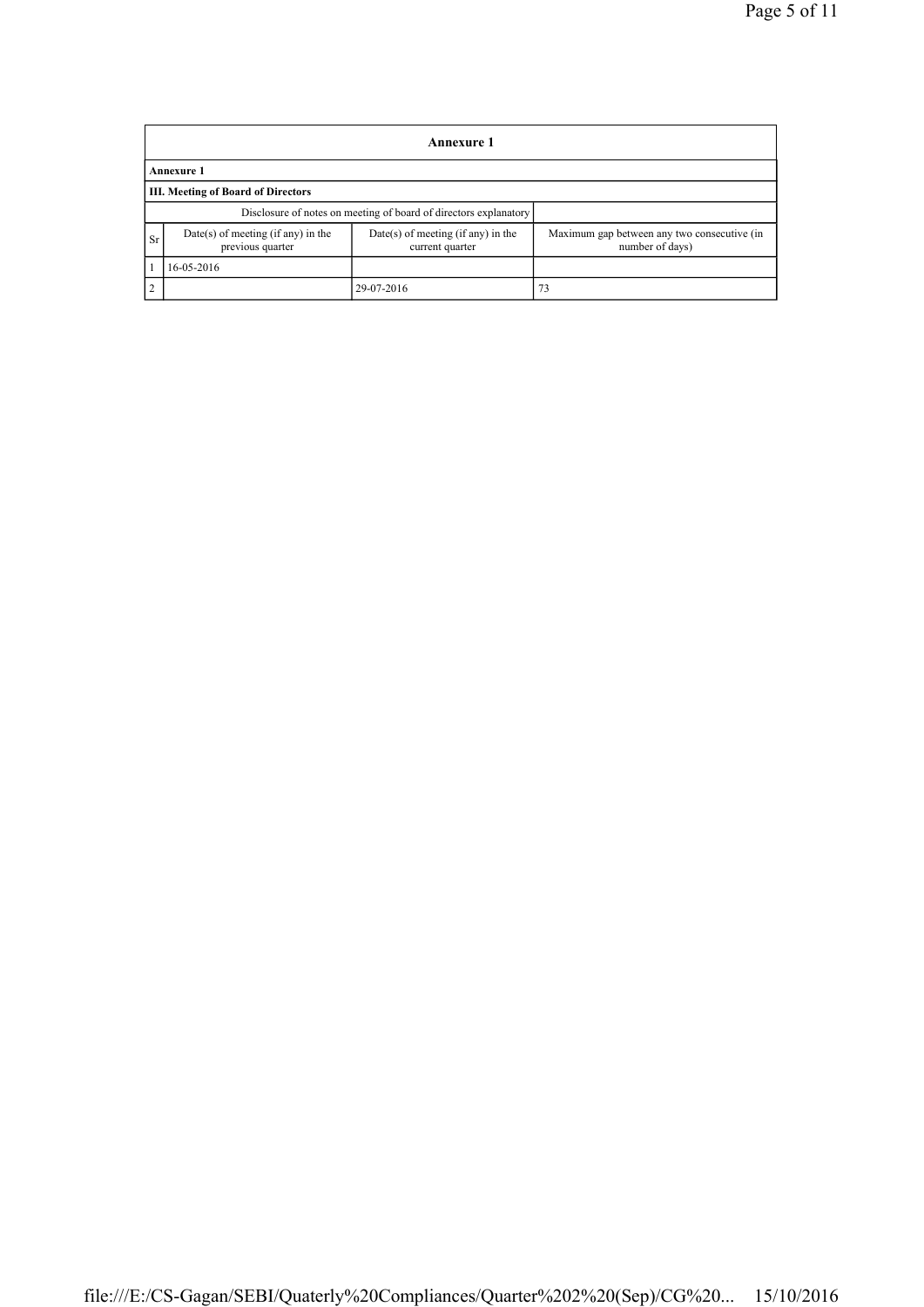|                                                          | <b>Annexure 1</b>                |                                                                        |                                                     |                                           |                                                                        |                                                                               |                               |  |  |
|----------------------------------------------------------|----------------------------------|------------------------------------------------------------------------|-----------------------------------------------------|-------------------------------------------|------------------------------------------------------------------------|-------------------------------------------------------------------------------|-------------------------------|--|--|
|                                                          | <b>IV. Meeting of Committees</b> |                                                                        |                                                     |                                           |                                                                        |                                                                               |                               |  |  |
| Disclosure of notes on meeting of committees explanatory |                                  |                                                                        |                                                     |                                           |                                                                        |                                                                               |                               |  |  |
| <b>Sr</b>                                                | Name of<br>Committee             | $Date(s)$ of meeting<br>of the committee<br>in the relevant<br>quarter | Whether<br>requirement of<br>Ouorum met<br>(Yes/No) | Requirement of<br>Quorum met<br>(details) | $Date(s)$ of meeting<br>of the committee in<br>the previous<br>quarter | Maximum gap<br>between any two<br>consecutive meetings<br>(in number of days) | Name of<br>other<br>committee |  |  |
|                                                          | Audit<br>Committee               | 29-07-2016                                                             | Yes                                                 | Yes                                       | 16-05-2016                                                             | 73                                                                            |                               |  |  |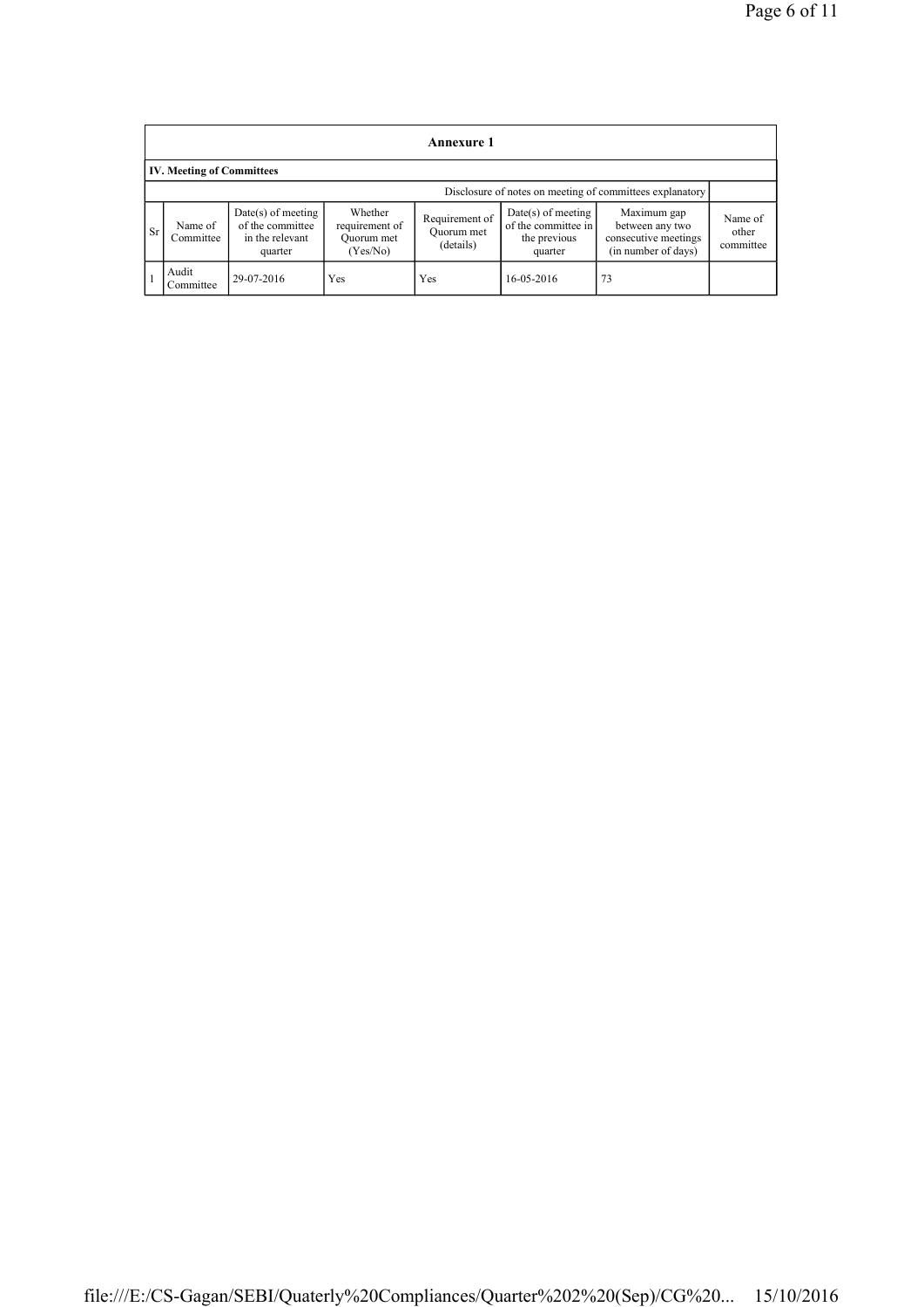|               | <b>Annexure 1</b>                                                                                         |                                  |                                                                    |  |  |  |  |
|---------------|-----------------------------------------------------------------------------------------------------------|----------------------------------|--------------------------------------------------------------------|--|--|--|--|
|               | V. Related Party Transactions                                                                             |                                  |                                                                    |  |  |  |  |
|               | Subject                                                                                                   | Compliance status<br>(Yes/No/NA) | If status is "No" details of non-<br>compliance may be given here. |  |  |  |  |
|               | Whether prior approval of audit committee obtained                                                        | Yes                              |                                                                    |  |  |  |  |
| 2             | Whether shareholder approval obtained for material RPT                                                    | NA                               |                                                                    |  |  |  |  |
| $\mathcal{R}$ | Whether details of RPT entered into pursuant to omnibus approval<br>have been reviewed by Audit Committee | NA                               |                                                                    |  |  |  |  |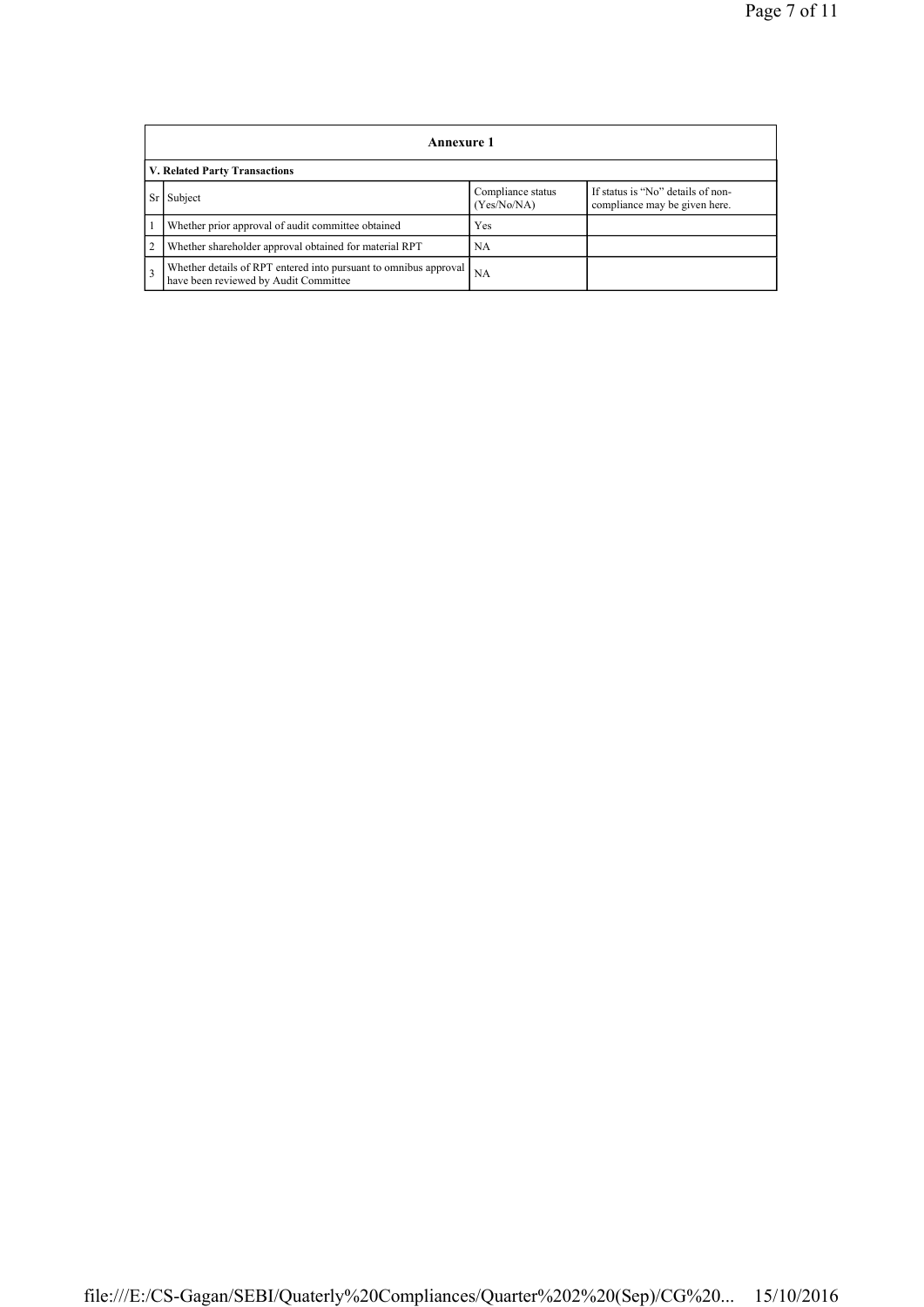|                | <b>Annexure 1</b>                                                                                                                                                                                               |                               |  |  |  |  |
|----------------|-----------------------------------------------------------------------------------------------------------------------------------------------------------------------------------------------------------------|-------------------------------|--|--|--|--|
|                | <b>VI.</b> Affirmations                                                                                                                                                                                         |                               |  |  |  |  |
| Sr             | Subject                                                                                                                                                                                                         | Compliance status<br>(Yes/No) |  |  |  |  |
|                | The composition of Board of Directors is in terms of SEBI (Listing obligations and disclosure requirements)<br>Regulations, 2015                                                                                | Yes                           |  |  |  |  |
| $\overline{2}$ | The composition of the following committees is in terms of SEBI(Listing obligations and disclosure<br>requirements) Regulations, 2015 a. Audit Committee                                                        | Yes                           |  |  |  |  |
| 3              | The composition of the following committees is in terms of SEBI(Listing obligations and disclosure<br>requirements) Regulations, 2015. b. Nomination & remuneration committee                                   | Yes                           |  |  |  |  |
| $\overline{4}$ | The composition of the following committees is in terms of SEBI(Listing obligations and disclosure<br>requirements) Regulations, 2015. c. Stakeholders relationship committee                                   | Yes                           |  |  |  |  |
| 5              | The composition of the following committees is in terms of SEBI(Listing obligations and disclosure<br>requirements) Regulations, 2015. d. Risk management committee (applicable to the top 100 listed entities) | <b>NA</b>                     |  |  |  |  |
| 6              | The committee members have been made aware of their powers, role and responsibilities as specified in SEBI<br>(Listing obligations and disclosure requirements) Regulations, 2015.                              | Yes                           |  |  |  |  |
| $\overline{7}$ | The meetings of the board of directors and the above committees have been conducted in the manner as specified<br>in SEBI (Listing obligations and disclosure requirements) Regulations, 2015.                  | Yes                           |  |  |  |  |
| 8              | This report and/or the report submitted in the previous quarter has been placed before Board of Directors.                                                                                                      | Yes                           |  |  |  |  |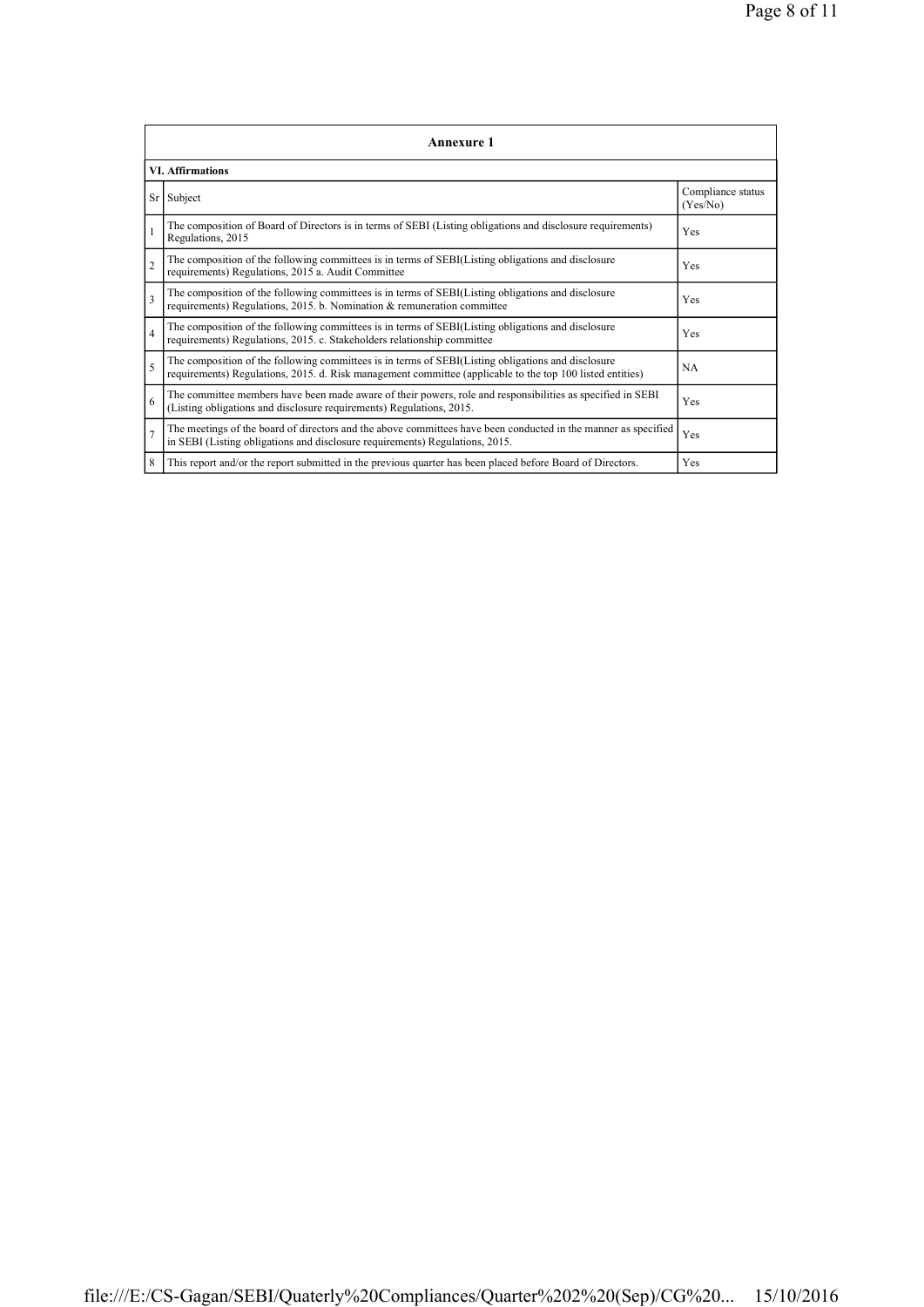|                | <b>Annexure III</b>                                                                                                                                                                     |                                              |                                     |                                                                                                                                     |  |  |
|----------------|-----------------------------------------------------------------------------------------------------------------------------------------------------------------------------------------|----------------------------------------------|-------------------------------------|-------------------------------------------------------------------------------------------------------------------------------------|--|--|
|                | Annexure III to be submitted by listed entity at the end of 6 months after end of financial year along-with second quarter report of<br>next financial year                             |                                              |                                     |                                                                                                                                     |  |  |
|                | <b>L. Affirmations</b>                                                                                                                                                                  |                                              |                                     |                                                                                                                                     |  |  |
|                | Sr Broad heading                                                                                                                                                                        | Regulation<br>Number                         | Compliance<br>status<br>(Yes/No/NA) | If status is "No" details of non-<br>compliance may be given here.                                                                  |  |  |
|                | Copy of the annual report including balance sheet,<br>profit and loss account, directors report, corporate<br>governance report, business responsibility report<br>displayed on website | 46(2)                                        | Yes                                 |                                                                                                                                     |  |  |
| $\overline{2}$ | Presence of Chairperson of Audit Committee at the<br>Annual General Meeting                                                                                                             | 18(1)(d)                                     | No                                  | The Chairperson was not availabe<br>however the other two members of the<br>committee were present in the Annual<br>General Meeting |  |  |
| 3              | Presence of Chairperson of the nomination and<br>remuneration committee at the annual general<br>meeting                                                                                | 19(3)                                        | N <sub>0</sub>                      | The Chairperson was not availabe<br>however the other two members of the<br>committee were present in the Annual<br>General Meeting |  |  |
| $\overline{4}$ | Whether "Corporate Governance Report" disclosed<br>in Annual Report                                                                                                                     | $34(3)$ read with<br>para C of<br>Schedule V | Yes                                 |                                                                                                                                     |  |  |
|                | Any other information to be provided                                                                                                                                                    |                                              |                                     |                                                                                                                                     |  |  |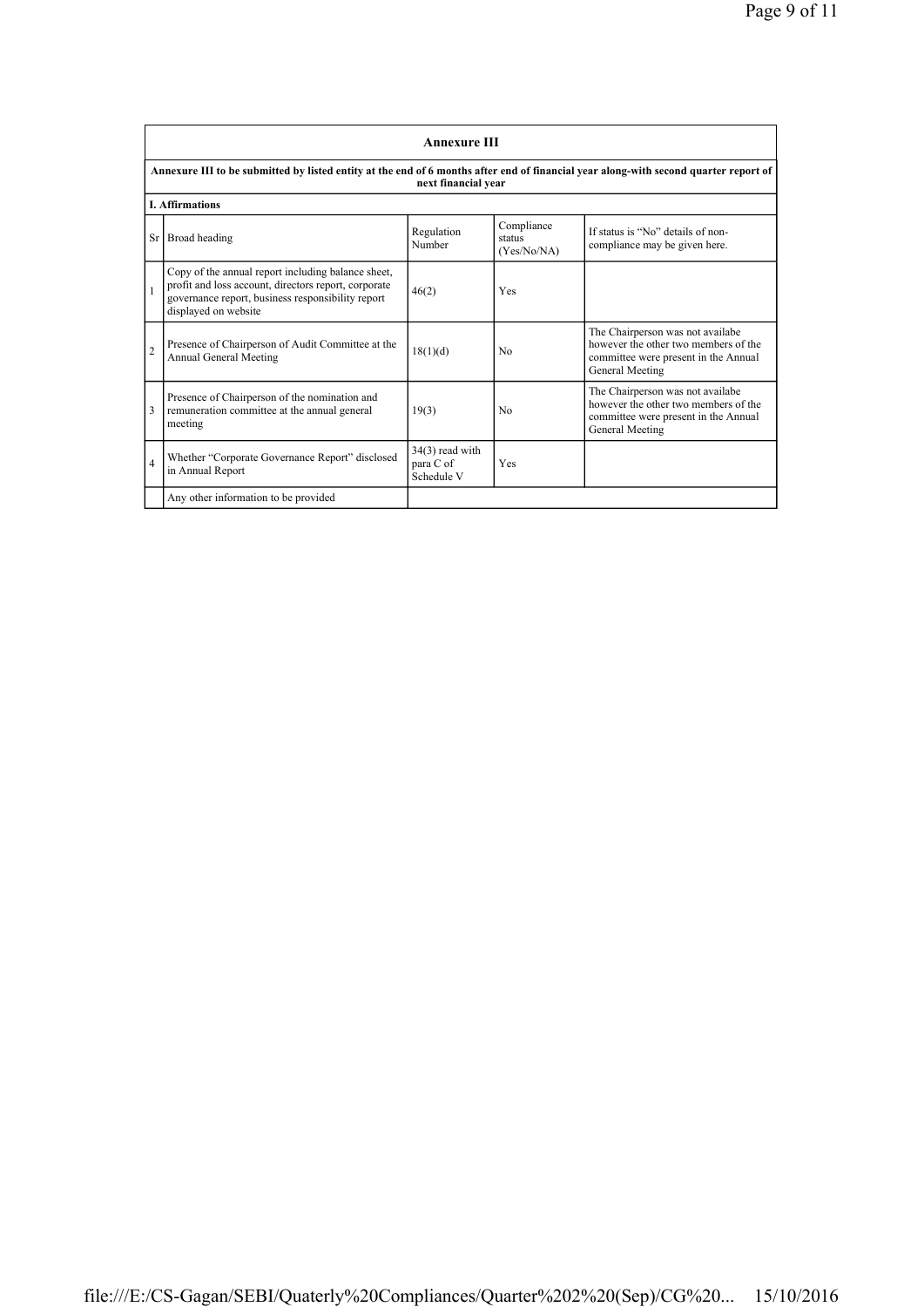|                       | <b>Signatory Details</b> |
|-----------------------|--------------------------|
| Name of signatory     | DIWAKAR SANKU SHETTY     |
| Designation of person | Director                 |
| Place                 | <b>MUMBAI</b>            |
| Date                  | 15-10-2016               |